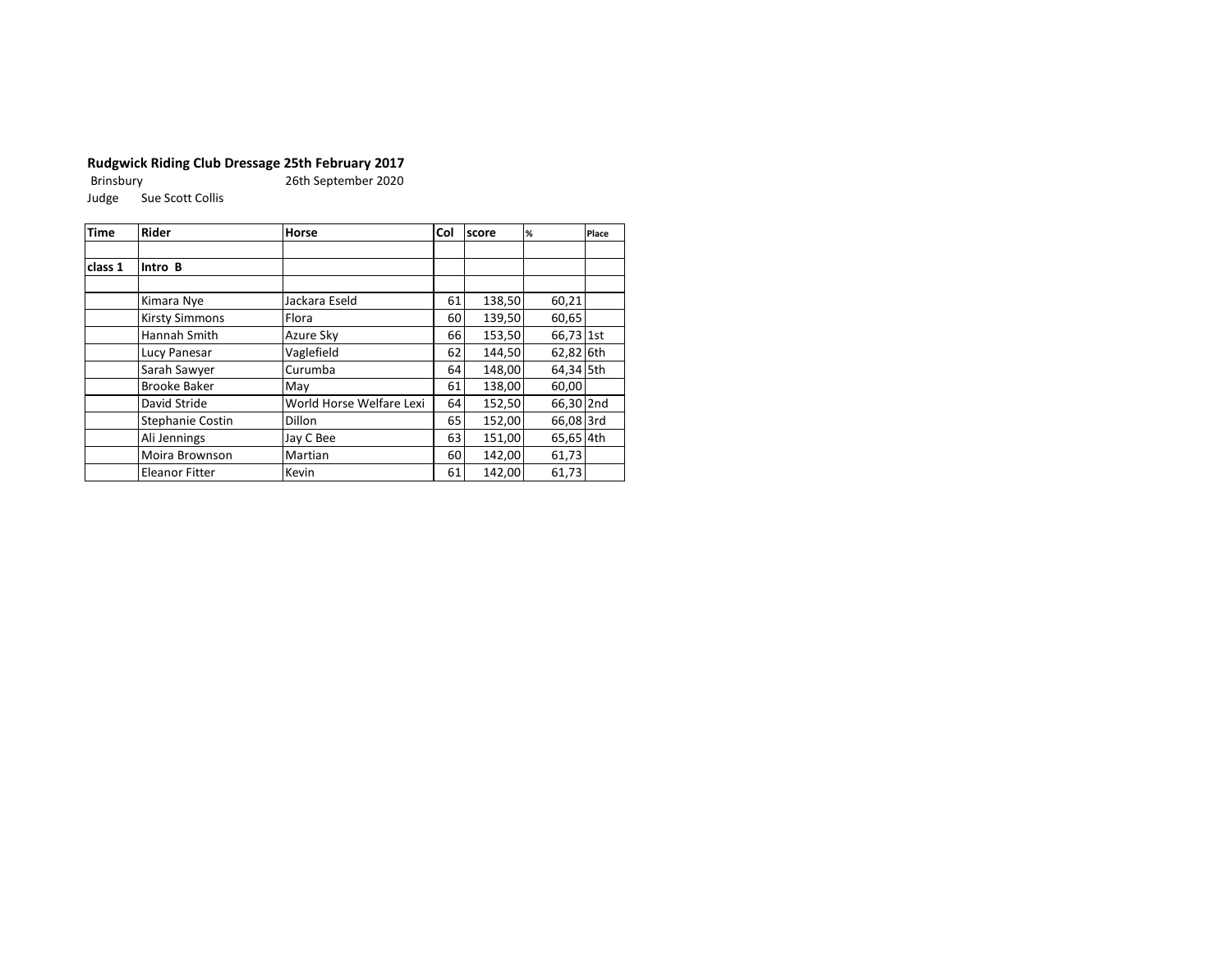| <b>Rider</b>              | Horse                    |    | score  | %         | Place |
|---------------------------|--------------------------|----|--------|-----------|-------|
|                           |                          |    |        |           |       |
| class 2-Prelim 7          |                          |    |        |           |       |
|                           |                          |    |        |           |       |
| David Stride              | World Horse Welfare Lexi | 63 | 140,50 | 63,86 5th |       |
| Kimara Nye                | Jackara Eseld            | 63 | 138,00 | 62,72     |       |
| Lucy Panesar              | Vaglefield               | 61 | 134,00 | 60,90     |       |
| Sarah Sawyer              | Curumba                  | 66 | 139,00 | 63,18     |       |
| Stephanie Costin          | Dillon                   | 62 | 142,00 | 64,54 4th |       |
| <b>Brooke Baker</b>       | <b>Fourlands Larry</b>   | 62 | 139,00 | 63,18     |       |
| Hannah Smith              | Azure Sky                | 65 | 143,00 | 65,00 3rd |       |
| Kara Jarvis               | <b>Ballysteen Hero</b>   | 61 | 132,50 | 60,22     |       |
| Ro Major                  | Danty                    | 61 | 138,50 | 62,95     |       |
| Judith Dunne              | Monty's Fortune          | 61 | 137,50 | 62,50     |       |
| <b>Charlotte Woodcock</b> | Monty                    | 62 | 132,50 | 60,22     |       |
| Katie Stocker             | Waterloo Teddy           | 61 | 140,50 | 63,36 6th |       |
| Nicky Steer               | <b>Bertie</b>            | 60 | 128,50 | 58,40     |       |
| Ella Garland              | Pedro                    | 60 | 134,50 | 61,13     |       |
| <b>Hilary Matthews</b>    | Muffin                   | 63 | 147,00 | 66,81 1st |       |
| Kelly Jones               | <b>Elusive Flame</b>     | 64 | 146,00 | 66,36 2nd |       |

Judge Thelma Russell Hayes